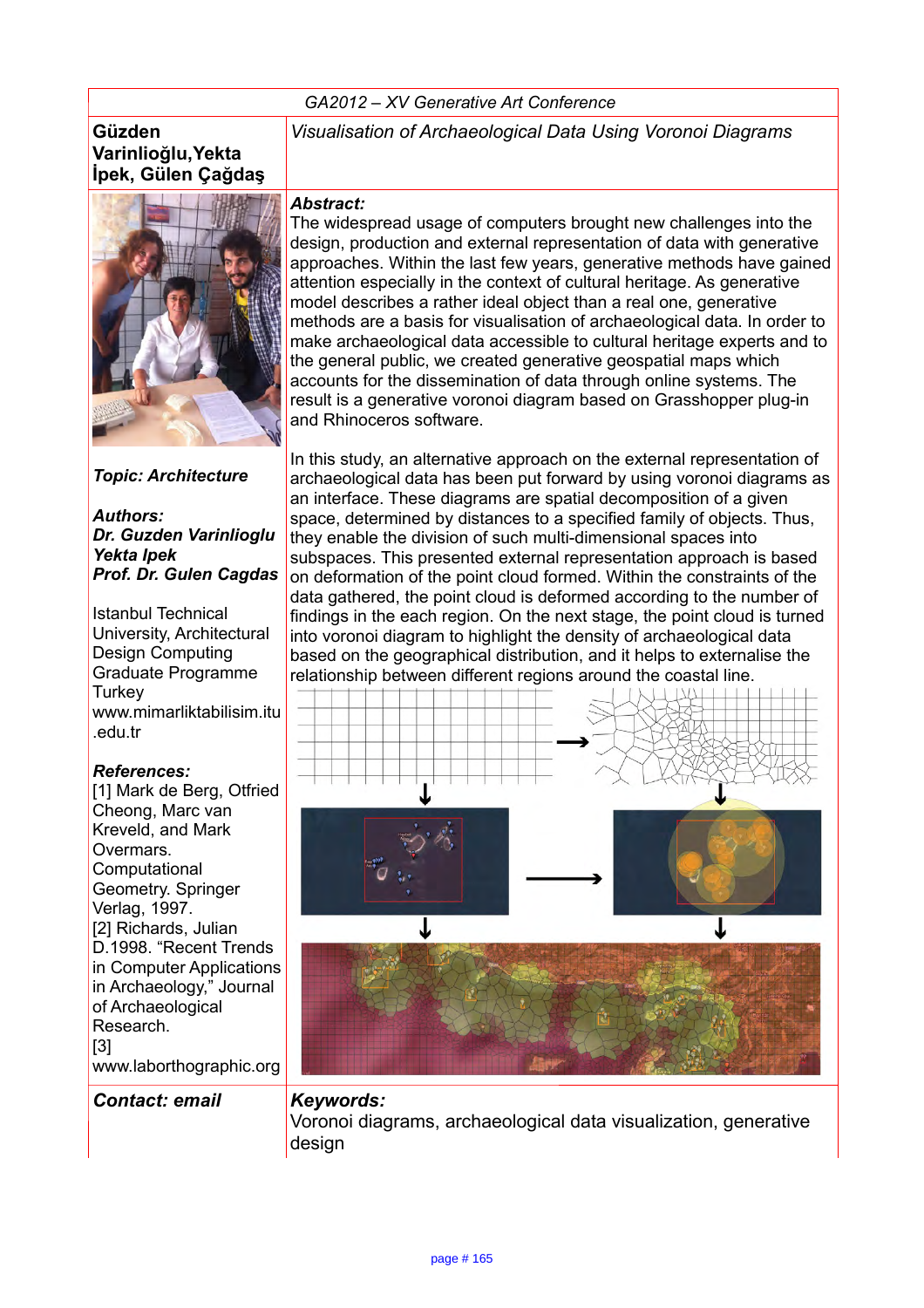# **Visualisation of Archaeological Data Using Voronoi Diagrams**

#### **Dr Guzden Varinlioglu, BArch, MFA, PhD.**

*Architectural Design Computing Graduate Programme, Istanbul Technical University, Istanbul, Turkey www.mimarliktabilisim.itu.edu.tr e-mail: guzdenv@gmail.com*

#### **Yekta Ipek, BArch, Bsc.**

*Architectural Design Computing Graduate Programme, Istanbul Technical University, Istanbul, Turkey*

#### **Özgün Balaban, BSc, AA, Msc.**

*Architectural Design Computing Graduate Programme, Istanbul Technical University, Istanbul, Turkey*

#### **Prof. Gulen Cagdas, BArch, MSc, PhD.**

*Architectural Design Computing Graduate Programme, Istanbul Technical University, Istanbul, Turkey*

## **Abstract**

The widespread usage of computers brought new challenges into the design, production and external representation of data with generative approaches. Within the last few years, generative methods have gained attention especially in the context of cultural heritage. As generative model describes a rather ideal object than a real one, generative methods are a basis for visualisation of archaeological data. In order to make archaeological data accessible to cultural heritage experts and to the general public, we created generative geospatial maps which accounts for the visualisation of data through online systems. In this study, the voronoi polygons are drawn onto Google Maps while the geospatial data is processed in Javascript using generative voronoi diagrams.

An alternative approach on the external representation of archaeological data has been put forward by using voronoi diagrams as an interface. These diagrams are spatial decomposition of a given space, determined by distances to a specified family of objects. Thus, they enable the division of such multi-dimensional spaces into subspaces. This external representation approach is based on deformation of the point cloud formed. Within the constraints of the data gathered, the point cloud is visualised according to the number of archaeological finds in each site. On the next stage, the point cloud is turned into voronoi diagram to highlight the density of archaeological data based on the geographical distribution, and it helps to externalise the relationship between different sites around the coastal line.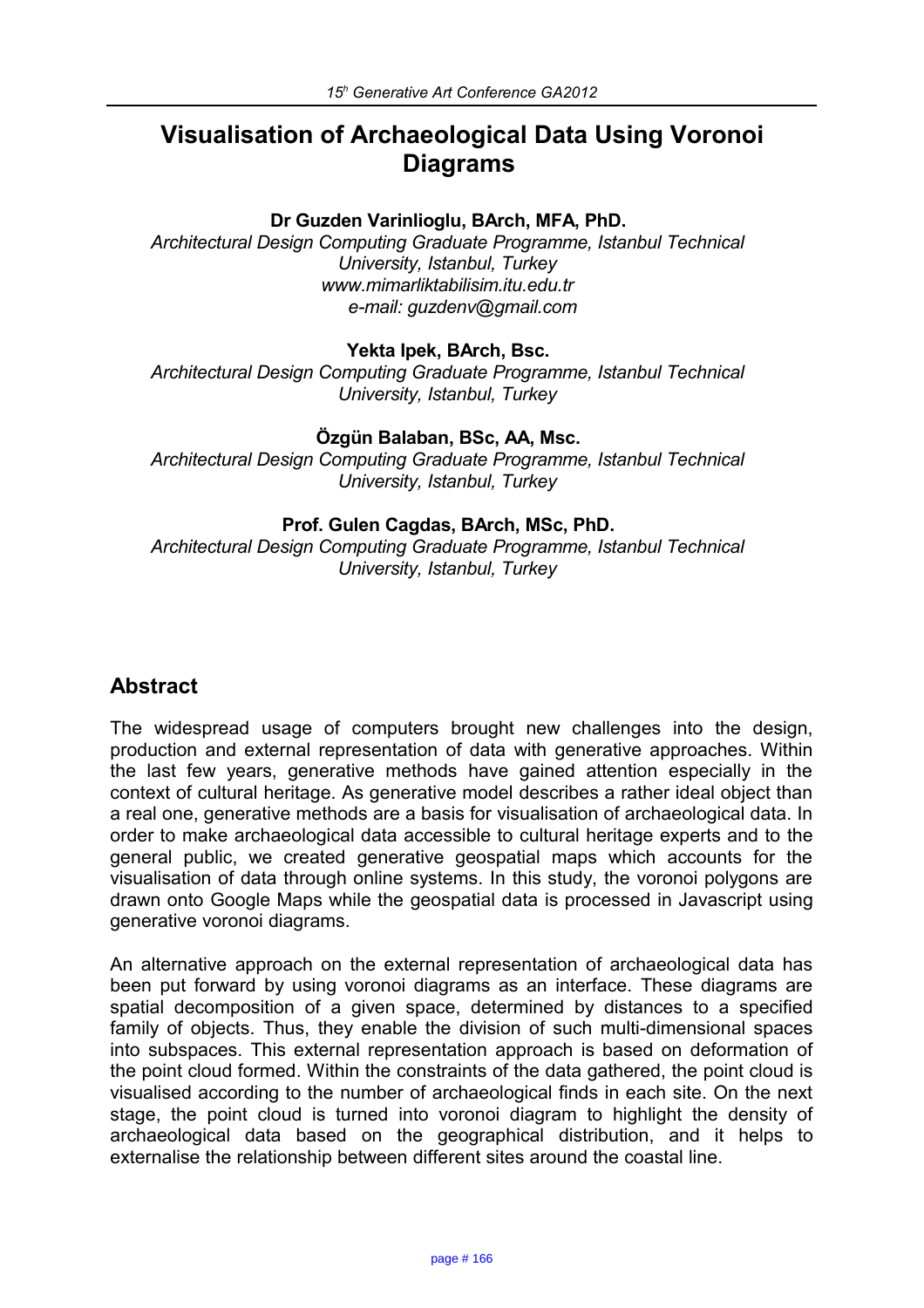## **Introduction**

Data visualisation is the study of visual representation of data, for communicating information clearly and effectively. The conventional ways to visualise data such as tables, histograms, pie charts and bar graphs are widely used in many fields [1]. In the field of archaeology, visualisation is used as a tool for analysis of data to convey the interpreted meanings. As a visualisation tool, allowing archaeologists to visualise the above ground appearance of sites out of the information gathered from the foundations, the earliest 3D models were aiming to replace the paper model equivalent of the illustrations made by a talented hand. However, the potentialities of the digital technologies are far exceeded just to copy the talented hand. Digital technologies became a tool for the analysis, visualisation and dissemination of data at various stages of the archaeological interpretations.

In this project, generative methods are applied to display the data collected and stored in a web-based information system developed for a model of online system using the data collected during underwater surveys conducted on the coastal region of Lycia, Turkey. The system currently contains information on c.700 finds in the form of sketches, measurements, drawings, photographs of finds. Combined with Google Maps, this database illustrates the initial technological steps towards the development of an online system for the display of large data sets in interactive maps. Related to this information system designed and developed using the Wamp software bundle, the geospatial data is processed in order to visualise the archaeological finds at a specific site. The data is extracted from the MySQL database using PHP language. Further processing, clustering and visualising of the data are completed using JavaScript language. The result is a visual tool that is displayed as voronoi diagrams and linked to interactive maps in a hierarchical format.

## **Literature Review**

The visualisation of archaeological information is one of the most attractive ways in which computer technology can be employed in archaeology. The term visualisation includes almost any exploration and reproduction of data by graphical means. In his overview of computer applications in archaeology, Richards argues, that these exploration techniques allow "visual interpretation of data through representation, modelling, and display of solids, surfaces, properties, or animations" [2]. Thus, computer applications in archaeology refer mostly to the 3D modelling of the sites in order to display the interpretation of archaeologists. Moreover, 3D models can now serve as research tools to interpret various kinds of data [3]. However, it is often criticised that nowadays 3D models lack archaeological complexity. In other words, these models are blank, that is, they only serve as visualisation tools but do not provide any further information. The current techniques of surveying such as photogrammetry and laser scanning offer numerous methods for the insertion of the complexity lost during the creation of digital models. Acknowledging these methods, we offer a special approach to detach the link between archaeological data and representation of reality in 3D format.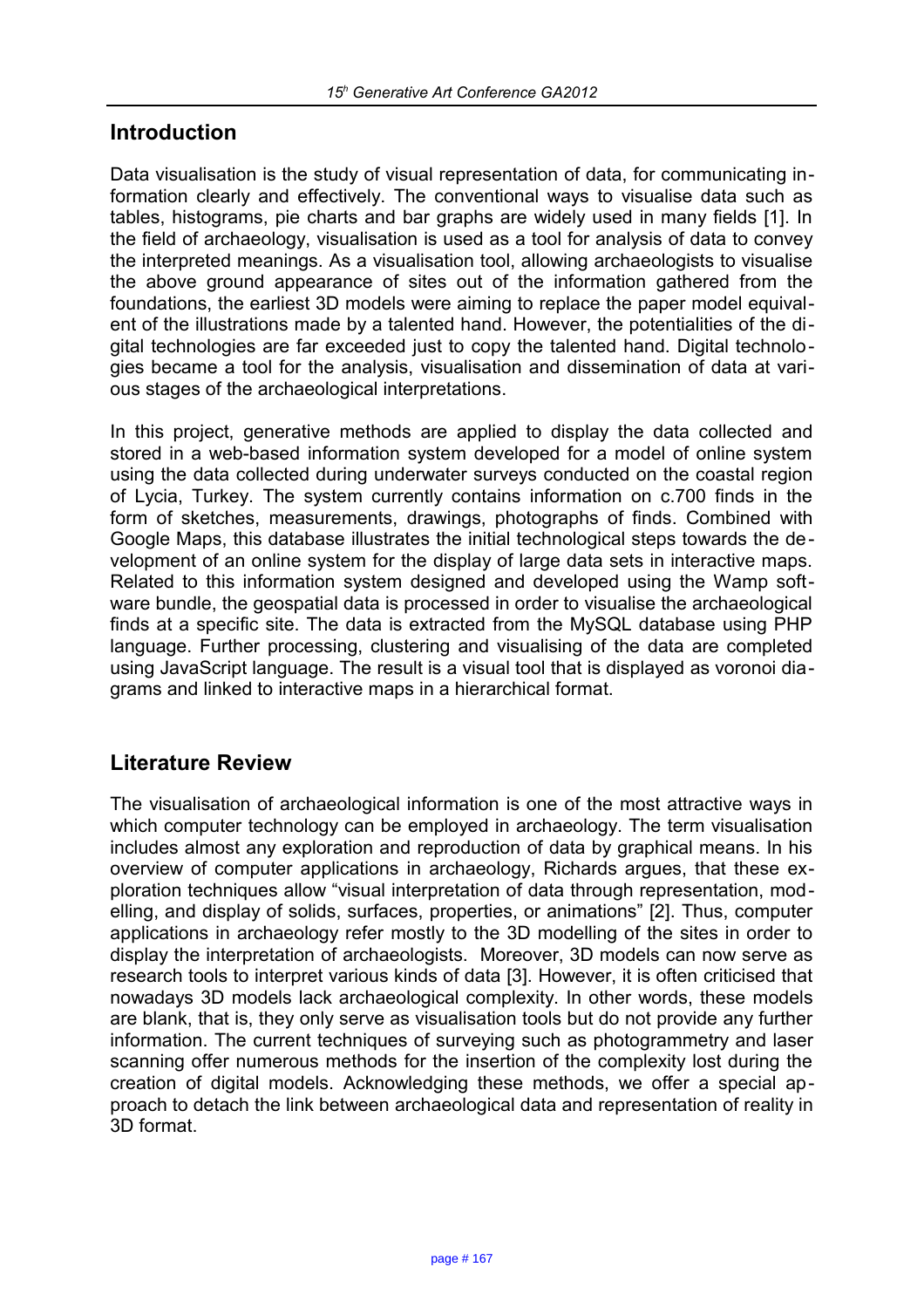Visualising is a tool to understand and represent reality. The idea here is not only the representation of archaeological data, but also to retrieve data out of the archaeological object. In a way, visualising is a tool for archaeologists to solidify the information. Alternatively, visualising is a tool for users to experience the environment virtually. Whether it is composed of the computer reconstructions of the objects and of the photographic realities of panoramic immersion, virtual environment empowers the visualising process. As Barceló states, future advancement of virtuality techniques should not be restricted to "presentation" techniques but to explanatory tools [4].

Voronoi diagram is a mathematical tool applied across many scientific disciplines. It shows boundaries between neighbours. Similarly, voronoi polygons are polygons whose boundaries define the area that is closest to each point relative to all other points. Voronoi diagrams and polygons are applied to various academic fields from music to architecture. However, voronoi diagrams have little application examples in the digital heritage domain. A specific example that is closely associated with the subject of this paper is the example by Delort. He presents an approach for visualising large data sets in an interactive map [5]. His technique retains hierarchical relationships between data items at different scales.

Leaving aside the complex systems of 3D dimensional environment, we propose the geospatial display of the archaeological data as explanatory tool. The generative methods of data display are linked to the information system for creating interactive geospatial maps. The information system accommodates the complex nature and extensive amount of archaeological data collected for the dissertation project of Varinlioglu [6]. For this purpose, a prototype has been implemented and tested showing the effectiveness of the method for visualising large data sets using voronoi diagrams.

## **Web-based Information System for the Virtual Museum**

This online information system for systemic data collection, description, and interpretation, currently contains information on 22 geographically distributed archaeological sites. Combined with the GPS locations of sites and findspots, the result of integration of the database with Google Maps illustrates the distribution of sites along the Lycian shoreline of Turkey. Essentially an online database for systemic data collection, description, and interpretation, the system currently contains information on c. 700 finds through sketches, measurements, drawings, and photographic entries of individual archaeological finds, in addition to regional descriptions and observations made by divers.

The information system has been developed with a web-based, client-server architecture. All data storage is done on the server side, while data input and display are done on the client side. The server application works on a web server and is supported by a relational database management system (RDBMS) and the native file system for data storage and retrieval. The client application works on web browsers and communicates with the server application synchronously and asynchronously through the Internet. Using the AMP software bundle, the information system is a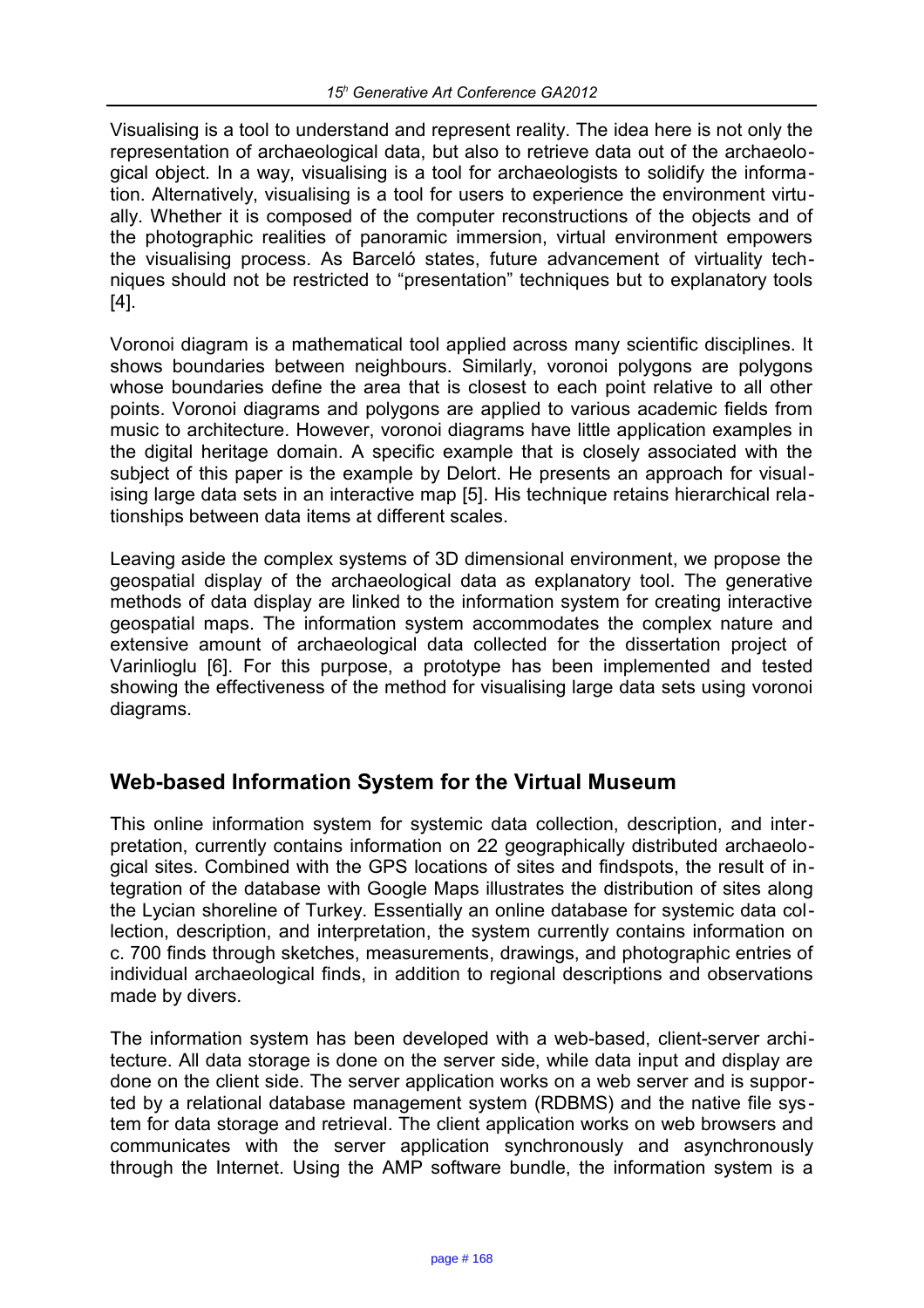platform free, web-based information system, which works on the Apache server, stores its data on MySQL database system and is programmed using PHP scripting language.



**Figure 1 Diagram of the database structure**

The information system was composed of major components that are self-competent information systems on specific topics, which are closely linked to each other. Each component covers several record types and includes all data entry interfaces and database queries. These components were categorized as dive-logs including researchers/divers, sites, findspots, find logs including measurements, photographs, sketches, and analysis/visual media such as drawings, images, notes (Fig.1). Dive logs together with findlogs recorded during field surveys are listed with location information of the geographically distributed regions, named as sites. The Situated within the geographical boundaries of the sites, the findspots are defined by geographical coordinates and bearings. At these spots, the finds are logged into the database with measurements, photographs and sketches. For displaying the mapping data, an external Internet Map Server is used.

The mapping component was primarily used for findspot, site and dive log components for the designation of geographical locations of finds, the extents of dives and sites. The locations of findspots were marked as single points, the sites as rectangular areas, and the dives as two points defining a straight line. Mapping tools were available for expanding, contracting, zooming and removing rectangular areas. As maps are updated automatically by Google, the coordinates of the entered locations were displayed on the updated map automatically (Fig. 2). To facilitate the entry of coordinate information, the mapping component allowed coordinates to be entered as various formats. The format of the coordinates was automatically determined by the system and converted into decimal degrees during data storage. Latitude and longitude of the marked location were indicated on the corresponding data form elements.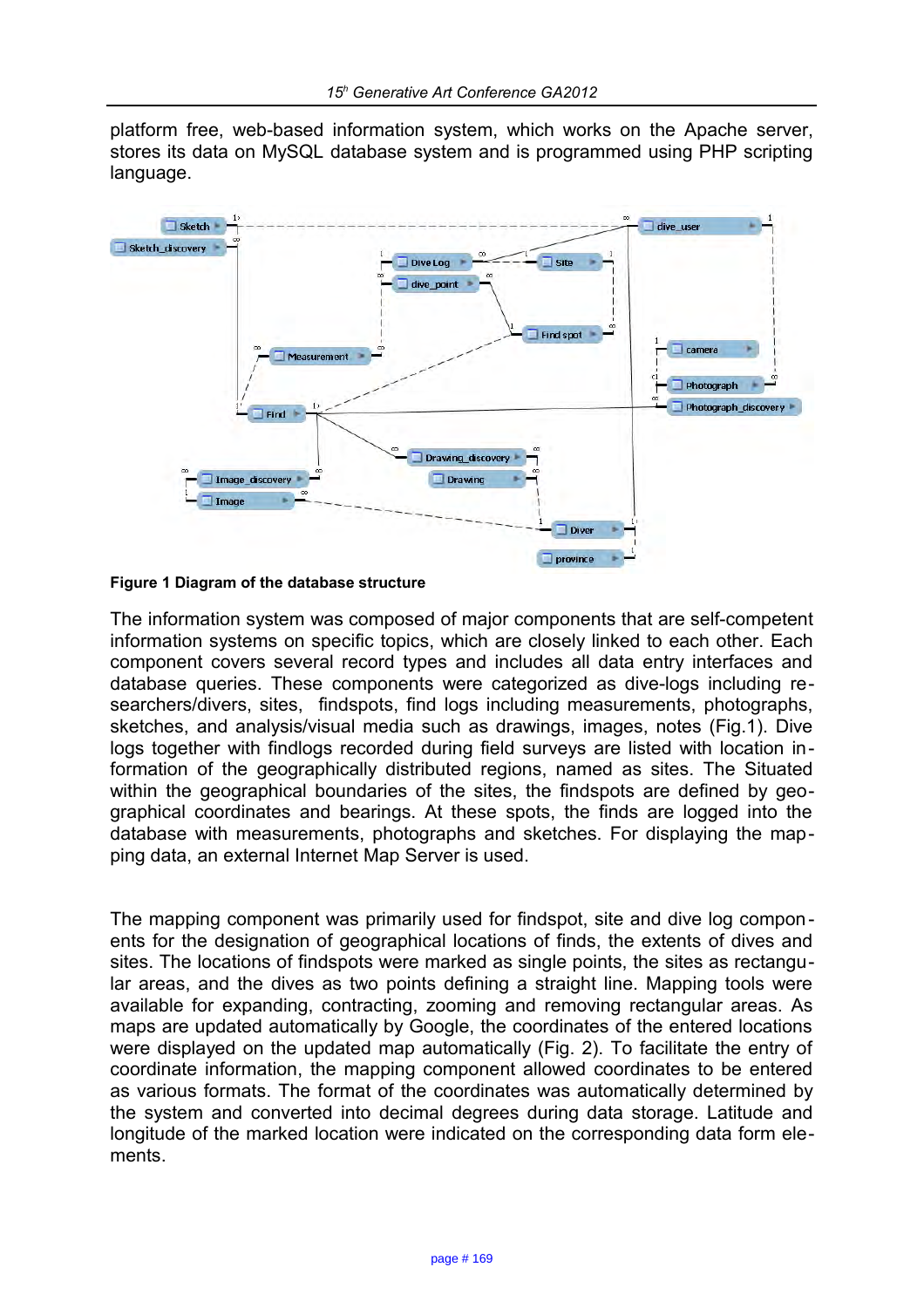

**Figure 2 Interface of the information system designed for the virtual museum.**

The component was linked to findspots for displaying the distribution maps of finds and to dive logs to keep track of the area covered during the surveys. The information system has built-in lists of sites with data on their geographic boundaries. Once a site is selected, boundary information is retrieved from the server and the extents of the map are updated to display the selected site. In order to increase ease of use, a custom windowing interface was developed, which allowed map display having a fixed dimension and position on the page to be undocked from its location and resized freely. Ability to enlarge map display size without affecting other data entry elements greatly enhanced the friendliness of the mapping component and facilitated marking on the map.



**Figure 3 Hierarchical tree-map of the archaeological finds**

The interface of the information system displays the sites and the related findspots on the same Google maps image. Unless an interaction occurs such as zooming of clicking on the findspots, the overlapping tags create clutters for the user. To elimin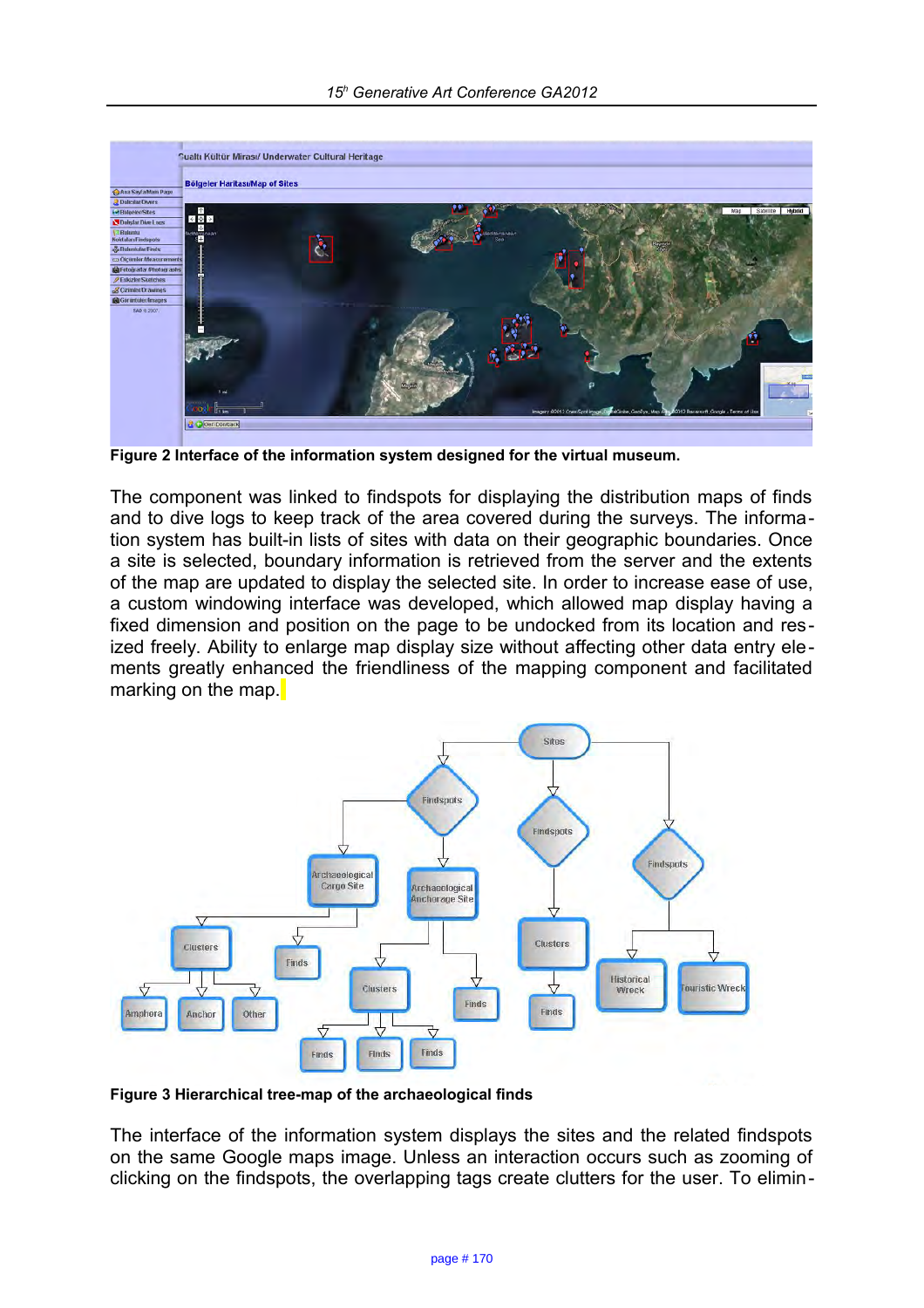ate clutters, the findspots are only displayed as blank spots. In other word, the properties of the findspots, such as the number and type of the find linked to that findspots are not displayed in this model. As displayed in Fig. 3 the clustering archaeological finds of a site forms a tree-map hierarchy. An archaeological site contains numerous spots related to finds. Each find type, whether a single amphora or a whole wreck site, has location information.

## **Problem Definition**

The geospatial data is displayed through tags of findspots on the Google Maps. However, this display is rather confusing as the tags give no clue about the classification of the finds related to these findspots. Moreover, the quantity of the finds related to the findspots is not displayed in these tags. In other words, the visualisation through standard Google Maps tags is insufficient for both the users to understand and interact within this virtual environment and for archaeologists to make relevant analysis out of this data. In order to avoid any clutter/noise in the display of these geospatial maps, we proposed a generative method for the display of geospatial data.

## **Proposed Approach**

Our method for visualising the archaeological data is threefold. First, the geographically distributed archaeological spots are clustered with respect to their distance on the map. Named as sites, these clusters gather all the finds in one geographical spot. Then, the spots closely placed to each other at a given scale cause clutter in the display. These clutters, overlapping and confusing display of data, prevent the users differentiating the findspots and the related information. To avoid this distraction, clusters of findspots are hierarchically organized and displayed. Finally, these clusters are represented on a map by voronoi polygons. According to the density of finds at a chosen spot, the voronoi diagrams are generated with color densities representing the find numbers (Fig. 4).

The first step is to retrieve the information from the database. As the information system is designed and coded in the WAMP software bundle, the queries from the MySQL database are coded in PHP language. In these queries, the main reason was to retrieve the geospatial coordinates, latitudes and longitudes of findspots and the number and type of archaeological finds at each findspot. This data is collected into a comma separated value (csv) data format and passed into to the JavaScript program which handles the clustering and the visualiation. Csv format is preferred as it was easy to parse the information in the program.

The second step is to prepare clusters of finds so that no clutter appears on the screen of users. Delort [5] mentions the difficulty of measuring clutter because it is task and device dependent and also subjective. For example, a desktop machine with huge screen can display the points on map with a lot of distance between them, but the same map may appear on a mobile phone with points on top of each other. To control the clutter finds that are located in the same spot are joined into clusters. But this is not enough as the clusters may be located in a distance that is too small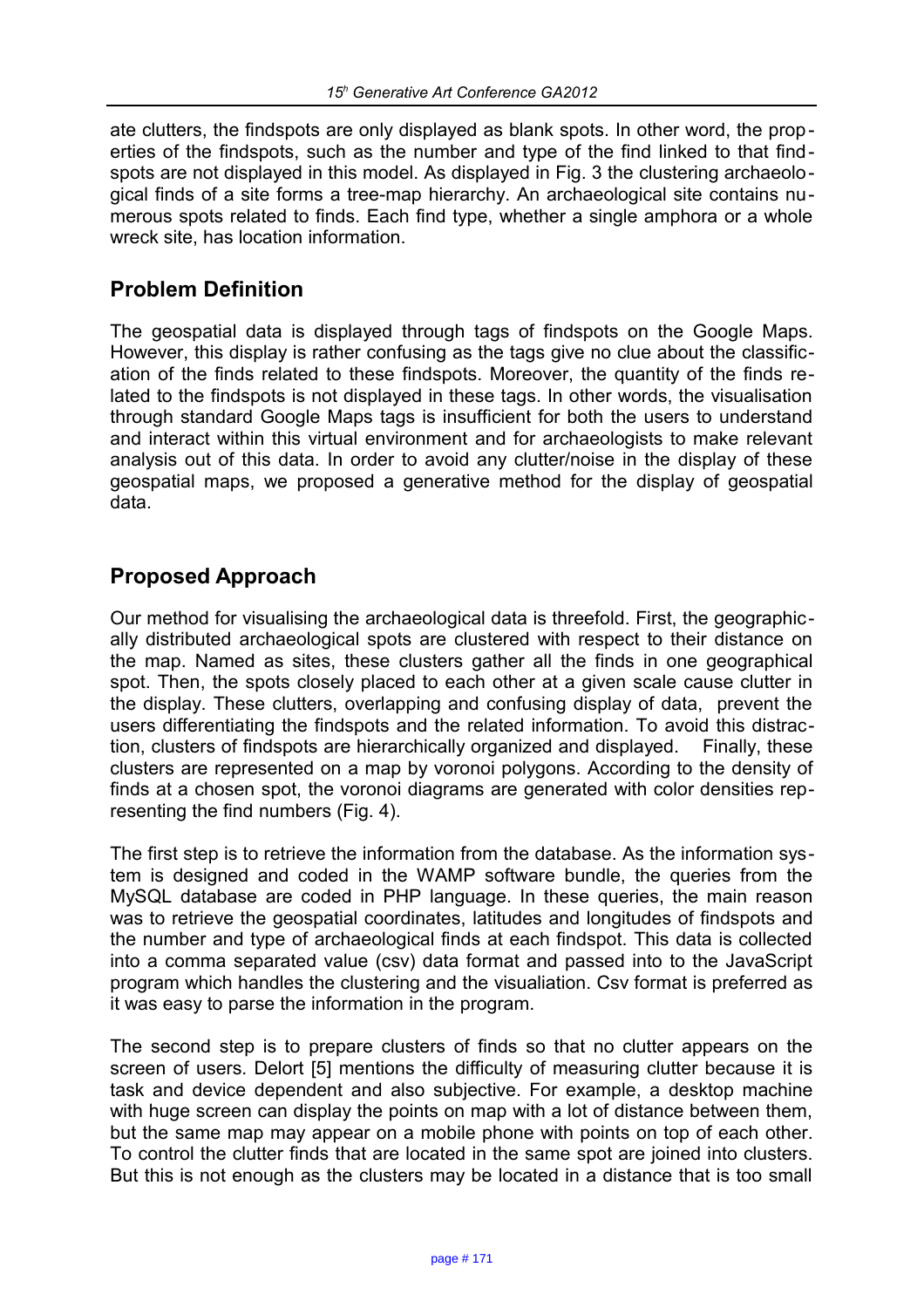to separate the two points in the map screen for the selected zoom level. Therefore the distances between each cluster or find is calculated and stored in a distance matrix. From this matrix, starting from the lowest distances the finds are added to the clusters. The newly constructed clusters appear in between the original points proportional to the amount of finds in the spot which makes the process weighted. This process continues until the distances between clusters or points become larger than a selected minimum threshold value.



**Figure 4 Voronoi diagrams for the visualisation of geospatial maps**

After clusters are joined, voronoi diagram of the area is drawn so that the centroids of the voronoi are located on the points of the clusters. Voronoi diagram is chosen for the representation of the density of the finds as it allows a generative way to visualise find density in one place. Moreover, the voronoi polygons are highlighted with different colours representing the amount of finds in the area. When the user clicks the polygon, a popup box outputs the number and type of the finds founded in the area. The finds are represented with the icons of the finds.

If the user changes the zoom level, that is if the user zooms in or out from the current view the clusters are recalculated. The minimum accepted values for distance between finds are decided for each zoom level and in every zoom level change. The clusters are shown in a way that they are within those minimum values.